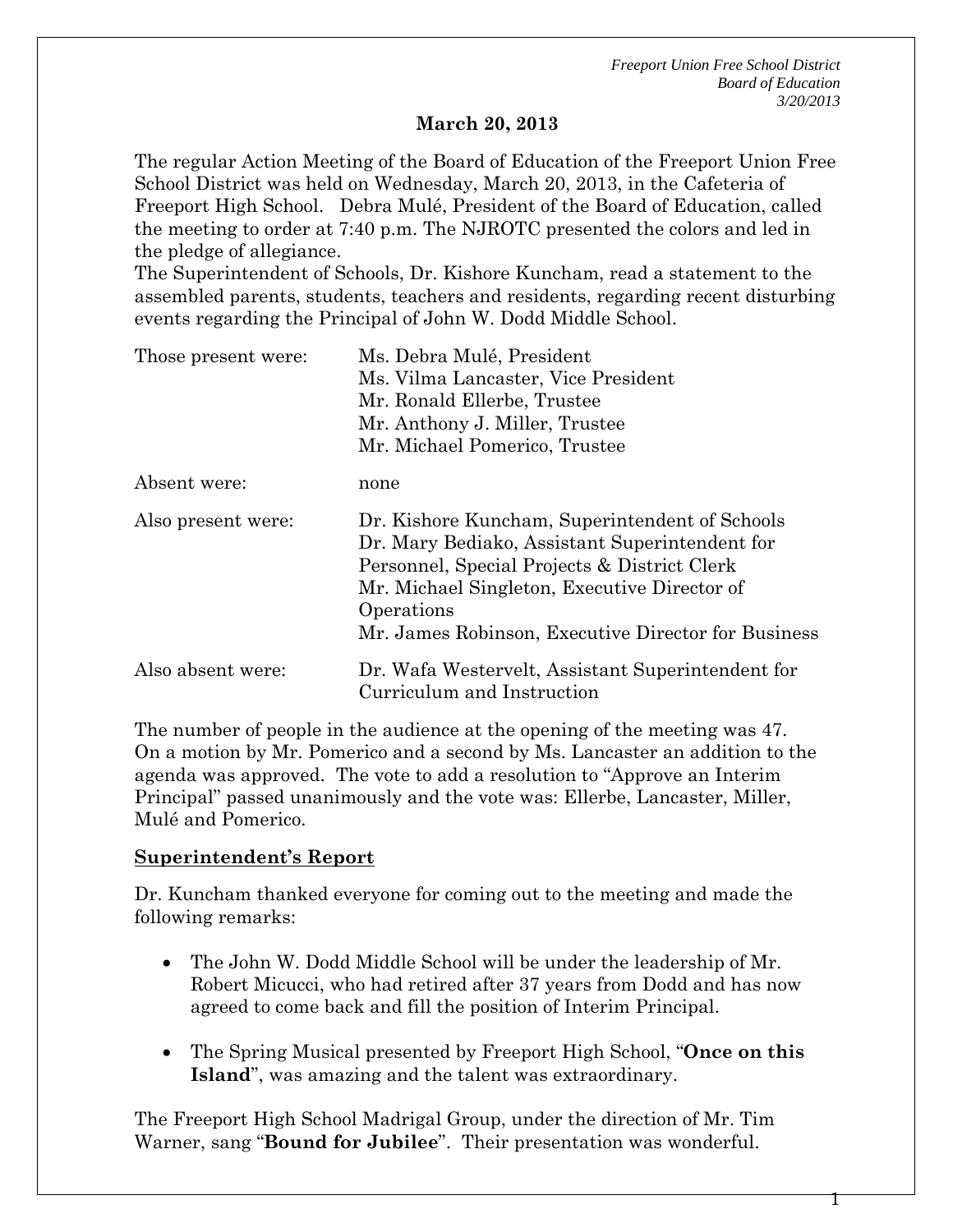The Student Government, under the direction of Mr. Josh Levitt, presented their report on the activities at Freeport High School.

The top ten graduating students were then recognized and presented with pins from the School Board and the Central Administration. The top ten students of the Class of 2013 are:

| 1. Elizabeth Mulé          | 6. Nic            |
|----------------------------|-------------------|
| $\Omega$ D: $\Omega$ M. E. | $\sigma$ $\Omega$ |

- 2. Bianca Molina
- 3. Jessica Ramos
- 4. Brittany Gardner
- 5. Ashley Martin
- holas Brown
- 7. Oscar Arieta
- 8. Jasmine Walker
- 9. Lauren Workman
- 10.Orlando Flores

A short break was taken at 8:43 P.M.

The meeting was called back in session at 8:58 P.M.

The Superintendent announced that a research paper submitted by Dr. Vincent Perrier, Science Coordinator, along with 2 students, to the "Physics Teacher" will be published in the May 2013 edition.

The Physics Teacher is a peer-reviewed journal published by the American Association of Physics Teachers.

### **2013-2014 Budget**

The Superintendent gave a short overview and update on the issues facing Freeport and Public Education. He urged for the advocacy to continue.

Mr. James Robinson, Executive Director for Business, gave a power point presentation regarding the proposed Budget 2013-2014.

### **Questions from the Public**

The public was given the opportunity to address the Board of Education. Each speaker was allowed to address the Board for four minutes on the Agenda only. The Board and administration addressed the comments from the public.

### **Items for Action**

On a motion by Mr. Ellerbe and a second by Mr. Pomerico, the following items were approved on a Consent Agenda. The vote was unanimous, Ellerbe, Lancaster, Miller, Mulé and Pomerico.

### **Acceptance of the Minutes**

**BE IT RESOLVED** that the Board of Education of the Freeport Union Free School District hereby accepts the minutes of the following meetings as written: February 13, 2013, March 13, 2013

### **Leave of Absence**

**BE IT RESOLVED**, that the Board of Education of the Freeport Union Free School District hereby grants a request for leave of absence as listed below:

2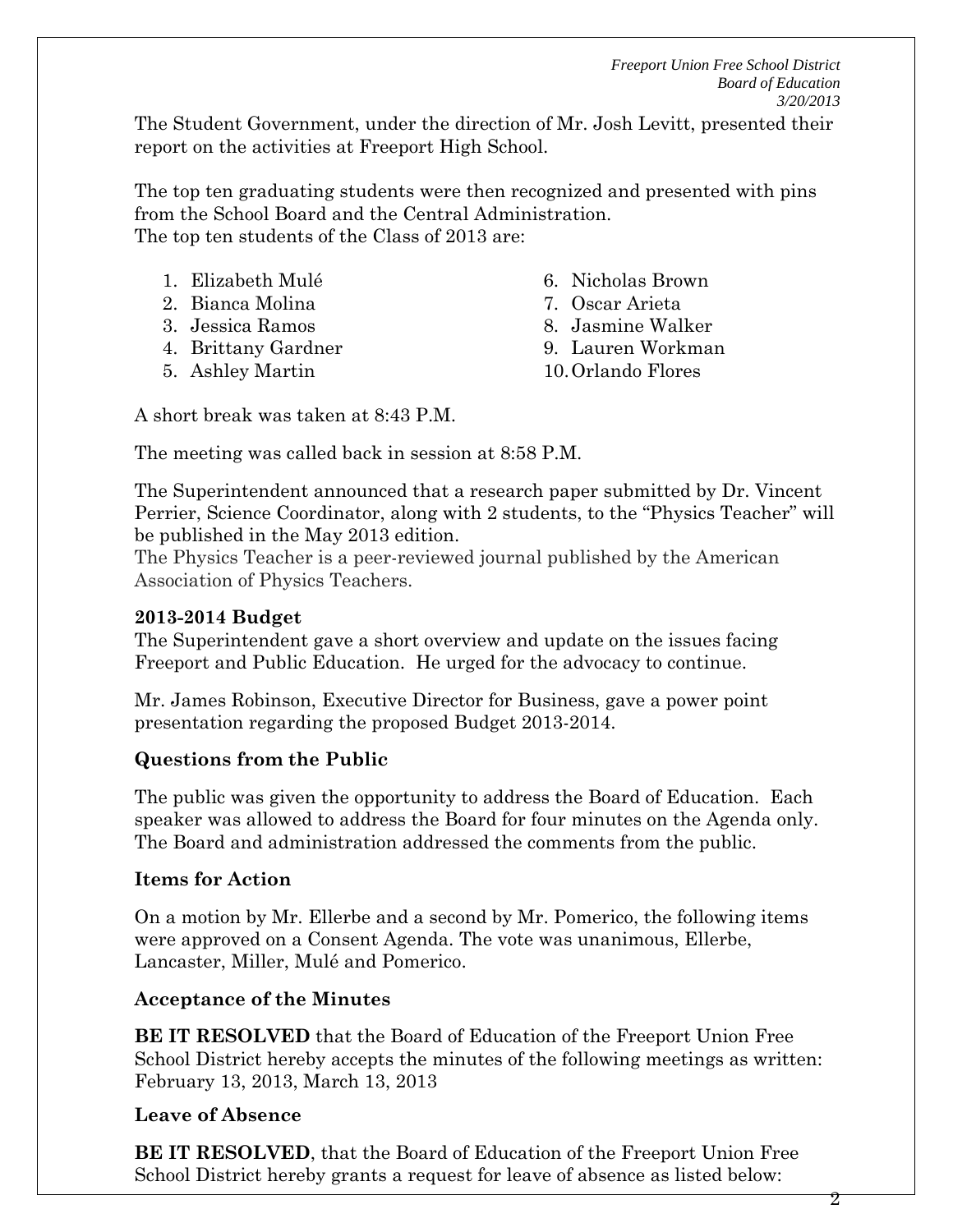**Elizabeth DeSalvo,** part-time Teaching Assistant, effective January 21, 2013 through February 5, 2013, for health reasons.

**Thomas Foley,** Technology Teacher, effective March 11, 2013 and June 10, 2013 through June 28, 2013, for paid Military Leave.

### **Resignation of Staff**

**BE IT RESOLVED**, that the Board of Education of the Freeport Union Free School District hereby accepts the letter(s) of resignation from the following staff member(s) as listed below:

**Marie Melgar**, Math (Bilingual) Teacher, effective March 20, 2013, to accept another position in the District.

**Shannon Engley**, full-time Teaching Assistant, effective February 27, 2013, for personal reasons.

**Samantha Torres**, full-time Teaching Assistant, effective March 1, 2013, for personal reasons.

**Lisa Vetter,** Permanent Substitute, effective March 15, 2013, for personal reasons.

**Susan Maddi,** Assistant Business Administrator, effective April 12, 2013, for personal reasons.

### **Appointment of Staff - Temporary**

**BE IT RESOLVED**, that the Board of Education of the Freeport Union Free School District, upon the recommendation of the Superintendent, hereby appoints the individuals listed in the attached Appointment of Staff Report - Temporary, in accordance with the rules of the Board of Regents. These individuals shall possess appropriate certification allowing them to serve as teachers in the public schools of New York.

**Marie Melgar**, ESL Teacher, (replacing A. Fleming, retired) a probationary appointment effective March 21, 2013 with an expected tenure date of March 21, 2016. Compensation will be on step 1-2F of schedule U3D at \$64,796. Assignment: FHS.

### **Other Items for Action**

On a motion by Mr. Pomerico and a second by Ms. Lancaster the following item was approved:

### **Retirement of Staff**

**BE IT RESOLVED,** that the Board of Education of the Freeport Union Free School District hereby accepts the letter of resignation for the purpose of retirement from the following staff member as listed: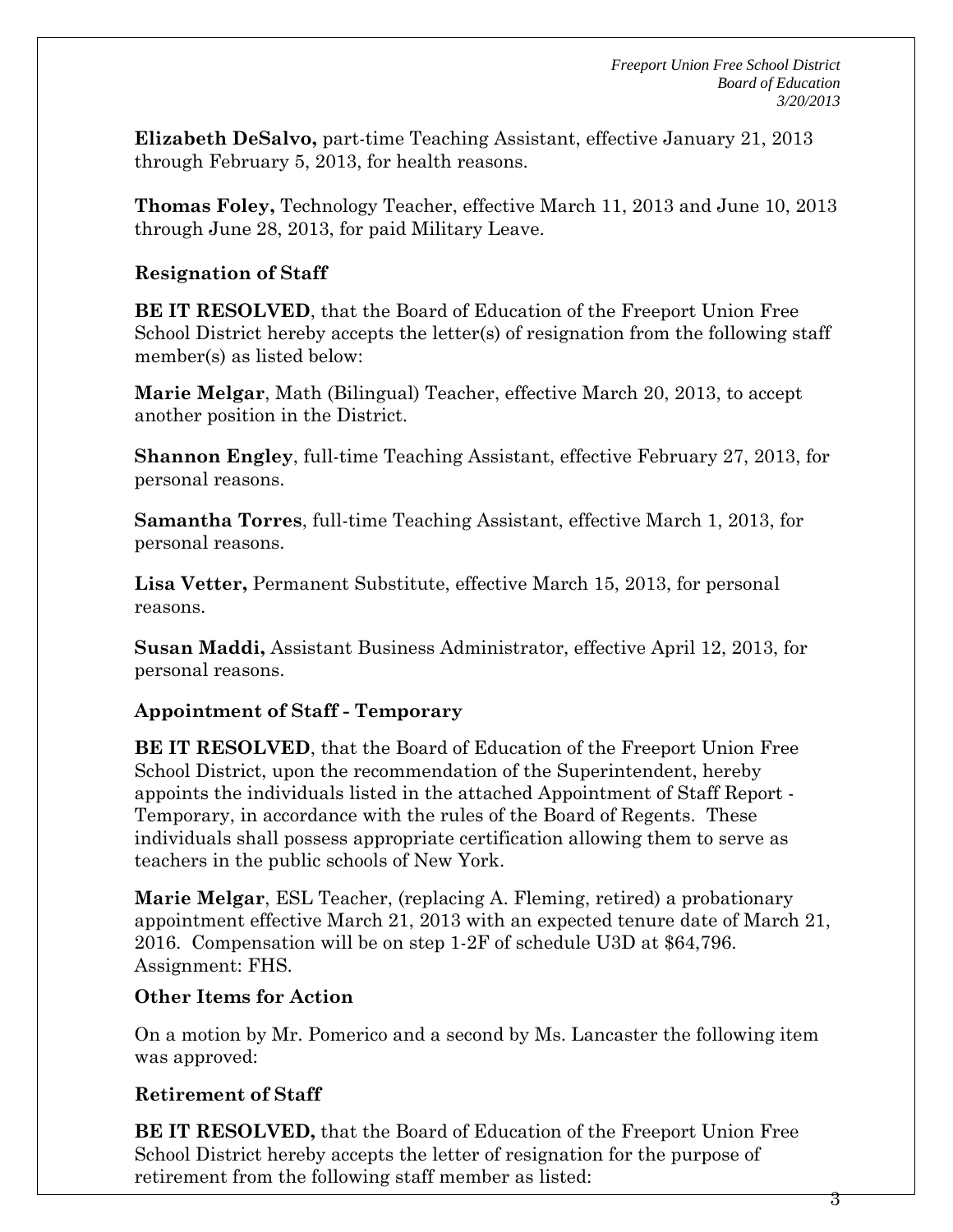**Peggy Miller**, Principal, effective June 30, 2013, after serving the children of Freeport for more than 26 years.

**Lawrence Sheridan**, Science Teacher, effective June 30, 2013, after serving the children of Freeport for more than 33 years.

**Diane Wahlers**, Physical Education Teacher, effective July 1, 2013, after serving the children of Freeport for more than 30 years.

**Mary Ann Ross**, Administrative Assistant, effective April 30, 2013, after serving the children of Freeport for more than 27 years.

**Ellen Frey**, full-time Teaching Assistant, effective July 1, 2013, after serving the children of Freeport for more than 12 years.

**Dolores Galgano**, Food Service Worker, effective July 1, 2013, after serving the children of Freeport for more than 19 years.

The motion carried unanimously**.** The vote was; Ellerbe, Lancaster, Miller, Mulé and Pomerico.

On a motion by Ms. Lancaster and a second by Mr. Ellerbe the following item was approved:

### **Stipulation of Settlement**

**BE IT RESOLVED,** that the Board of Education of the Freeport Union Free School District, having reviewed a certain Settlement Agreement concerning a non-instructional employee, hereby approves the terms of the Settlement Agreement and authorizes and directs the Board President and Superintendent of Schools to execute such agreement on behalf of the Board.

The motion carried unanimously**.** The vote was; Ellerbe, Lancaster, Miller, Mulé and Pomerico.

On a motion by Mr. Miller and a second by Ms. Lancaster, the following item was approved:

### **Approval for Student Travel to the All Eastern Honors Music Festival in Hartford Connecticut.**

**BE IT RESOLVED**, that the Board of Education of the Freeport Union Free School District hereby authorizes the Freeport High School to conduct a field trip to Hartford, Connecticut from April 4th through April 7th, 2013 for the purpose of rehearsing and performing in the All Eastern Honors Music Festival.

**BE IT FURTHER RESOLVED,** that said authorization is subject to availability of chaperones and to Freeport High School's compliance with all insurance, health, safety and financial guidelines as indicated in the Administration Procedures.

4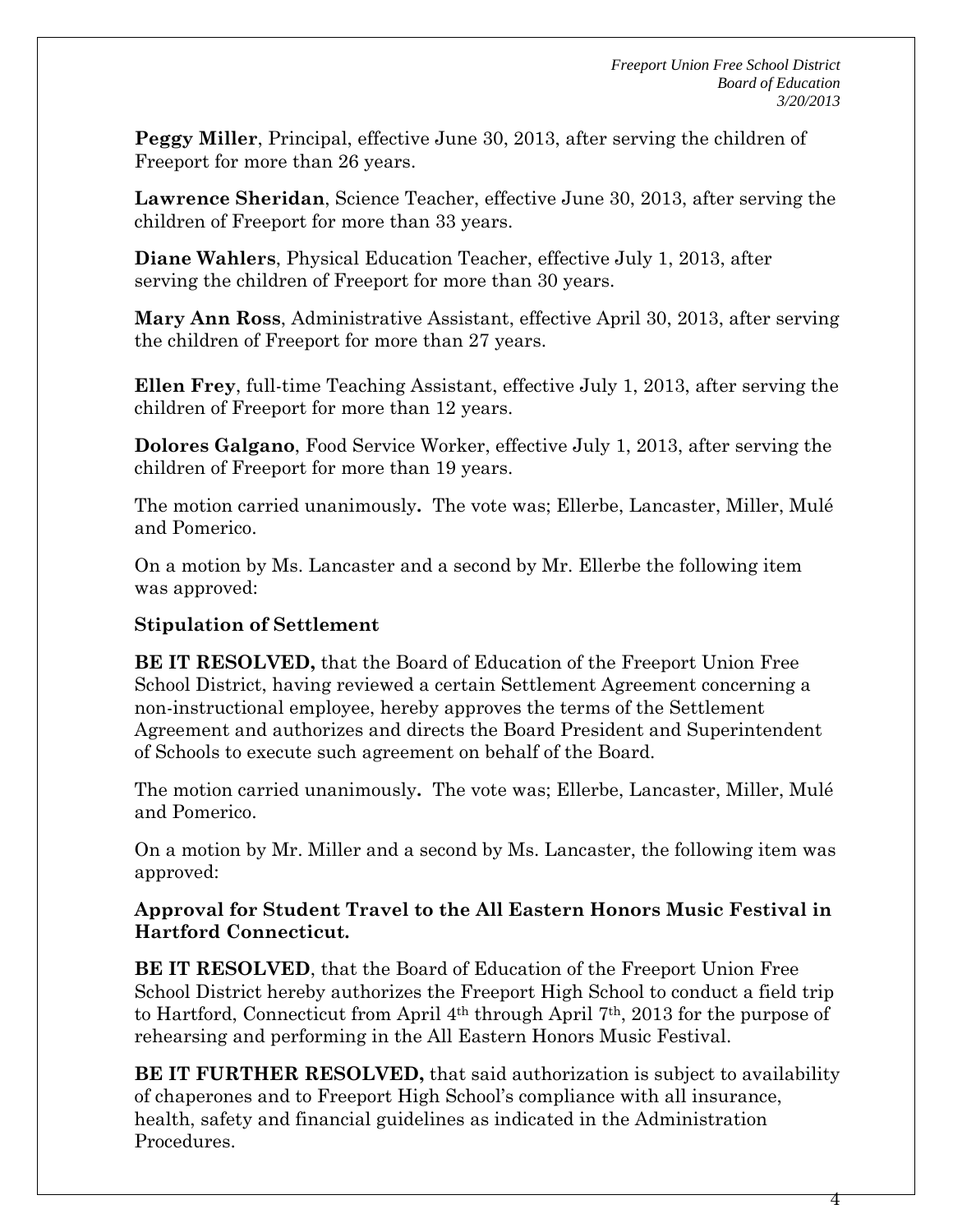The motion carried unanimously**.** The vote was; Ellerbe, Lancaster, Miller, Mulé and Pomerico.

On a motion by Mr. Ellerbe and a second by Mr. Pomerico, the following item was approved:

# **Adoption of the 2013-2014 School Calendar**

**BE IT RESOLVED**, that the Board of Education of the Freeport Union Free School District hereby adopts the attached School Calendar for the 2013-2014 school year.

The motion carried unanimously**.** The vote was; Ellerbe, Lancaster, Miller, Mulé and Pomerico.

On a motion by Mr. Pomerico and a second by Mr. Ellerbe, the following item was approved:

### **Approval of Consultants**

**BE IT RESOLVED,** that the Board of Education hereby approve the agreement between the following consultant and the Freeport Union Free School District, as per the attached list for; and

**BE IT FURTHER RESOLVED**, that the Board of Education authorizes the Superintendent (or his designee) to execute said agreements on its behalf.

| <b>Suffolk County</b> | Leo F. Giblyn | In-school field trip  | \$1,400 | Title I |
|-----------------------|---------------|-----------------------|---------|---------|
| Archaeological        |               | linking colonial      |         |         |
| Association           |               | times to various      |         |         |
|                       |               | disciplines including |         |         |
|                       |               | reading, writing,     |         |         |
|                       |               | math and science      |         |         |

The motion carried unanimously**.** The vote was; Ellerbe, Lancaster, Miller, Mulé and Pomerico.

On a motion by Ms. Lancaster and a second by Mr. Miller, the following item was approved:

### **Authorization to Execute an Agreement**

**BE IT RESOLVED,** that the Board of Education hereby authorizes the Superintendent (or his designee) to execute an agreement with Adelphi University for services in connection with the Strengthening Teacher and Leader Effectiveness grant.

The motion carried unanimously**.** The vote was; Ellerbe, Lancaster, Miller, Mulé and Pomerico.

On a motion by Mr. Miller and a second by Mr. Ellerbe, the following item was approved: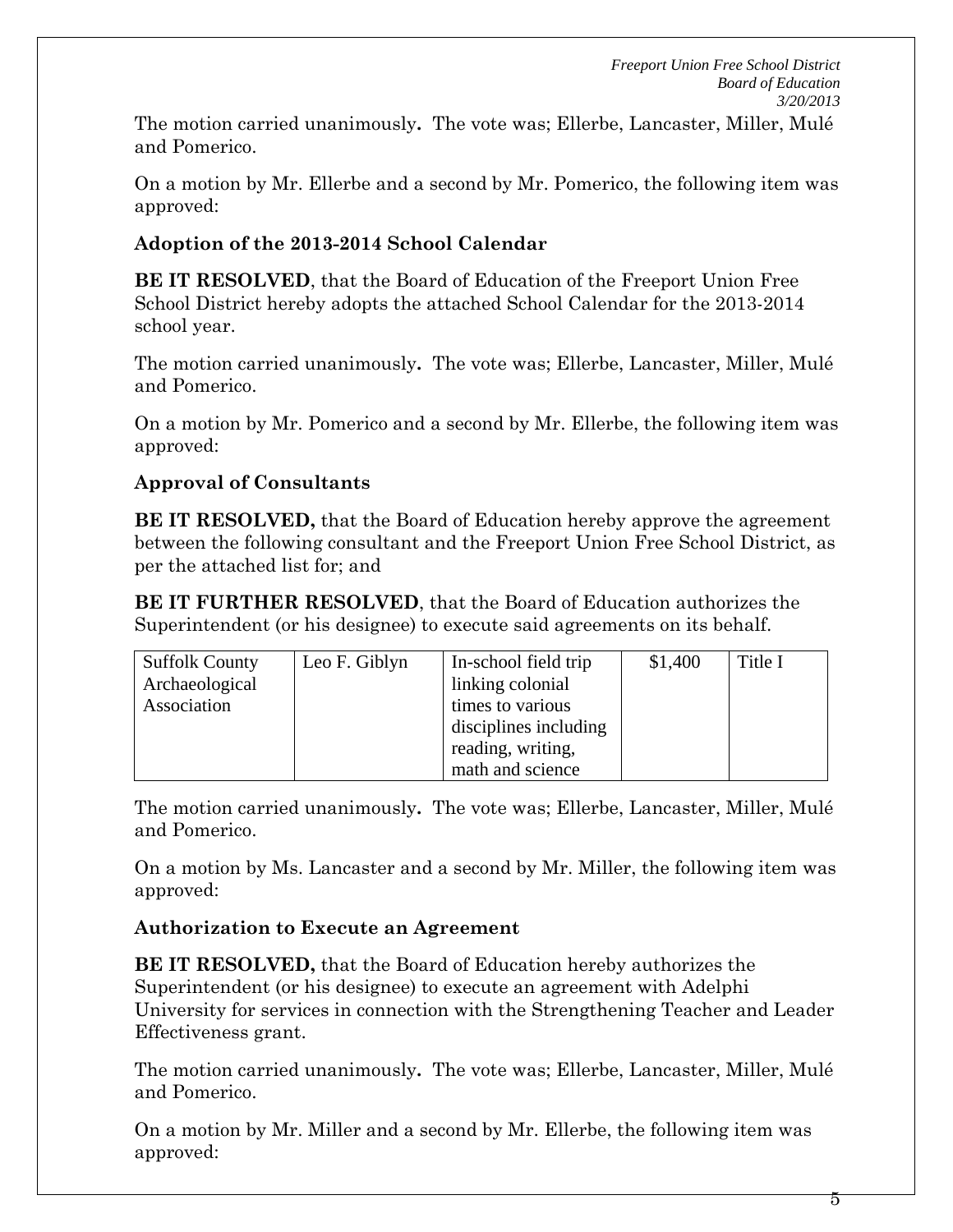### **Approval of an Interim Principal**

**BE IT RESOLVED**, that the Board of Education of the Freeport Union Free School District hereby approves Robert Micucci to serve in the capacity of an Interim Principal, effective March 21, 2013, at a per diem rate of \$750; and

**BE IT FURTHER RESOLVED**, that the Board of Education of the Freeport Union Free School District authorizes the Superintendent (or his designee) to execute said agreements on its behalf.

The motion carried unanimously**.** The vote was; Ellerbe, Lancaster, Miller, Mulé and Pomerico.

On a motion by Mr. Ellerbe and a second by Mr. Pomerico, the following item was approved:

### **RESOLUTION – BUDGET TRANSFER-GENERAL FUND – MARCH, 2013**

**BE IT RESOLVED**, that the Board of Education of the Freeport Union Free School District here by approves a Budget Transfer within the General Fund for March, 2013.

The motion carried unanimously**.** The vote was; Ellerbe, Lancaster, Miller, Mulé and Pomerico.

On a motion by Mr. Pomerico and a second by Mr. Ellerbe the following item was approved:

### **Acceptance of a Donation – MSG Varsity**

**BE IT RESOLVED,** that the Board of Education of the Freeport Union Free School District hereby accepts a generous donation of five thousand dollars (\$5,000.00) from MSG Varsity to be used at the District's discretion.

The motion carried unanimously**.** The vote was; Ellerbe, Lancaster, Miller, Mulé and Pomerico.

On a motion by Ms. Lancaster and a second by Mr. Ellerbe the following item was approved:

### **Approval of Capital Reserve Fund Projects and Type II Actions**

**WHEREAS**, the Board of Education of the Freeport Union Free School District desires to embark upon certain capital reserve fund projects, to wit:

 HVAC upgrade to boilers/burners at the John W. Dodd Middle School. District-wide toilet renovations, district-wide ceiling replacements, and security and safety upgrades/enhancements to the following buildings:

 Archer Street School Bayview Avenue School Caroline G. Atkinson Elementary School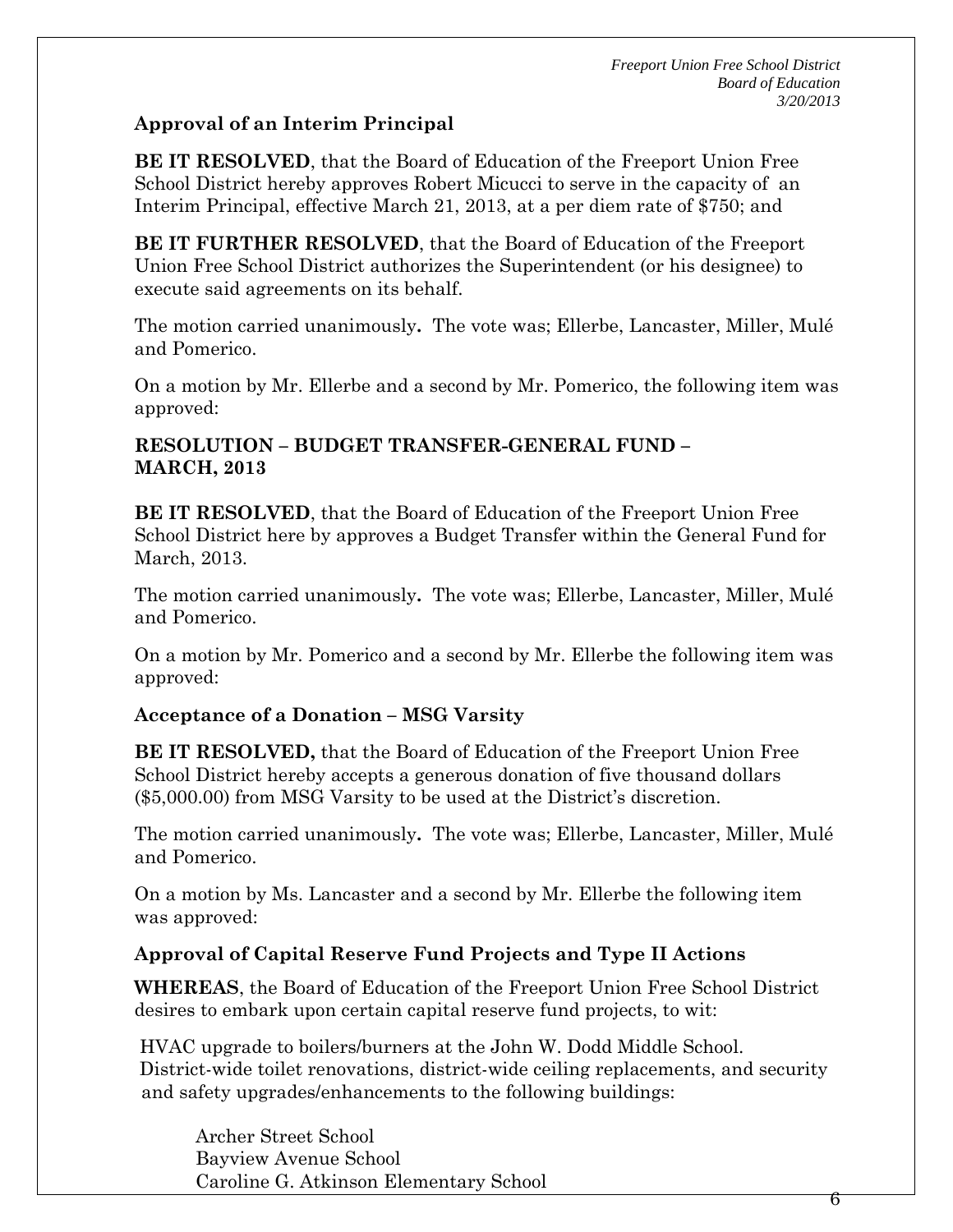Columbus Avenue School John W. Dodd Middle School Freeport High School Leo F. Giblyn Elementary School New Visions School Administration Building

**WHEREAS**, said capital reserve fund projects are subject to classification under the State Environmental Quality Review Act (SEQRA); and

**WHEREAS**, maintenance or repairs involving no substantial changes in existing structures or facilities are classified as Type II Actions under the current Department of Environmental Conservation SEQRA Regulations (Section 6 NYCRR 617.5 (c) (1)); and

**WHEREAS**, replacement, rehabilitation or reconstruction of a structure or facility, in kind, on the same site, including upgrading buildings to meet building or fire codes, unless such action meets or exceeds any of the thresholds in section 617.4 of this Part are classified as Type II Actions under the current Department of Environmental Conservation SEQRA Regulations (Section 6 NYCRR 617.5 (c) (2)); and

**WHEREAS**, the SEQRA Regulations declare Type II Actions to be actions that have no significant impact on the environment and require no further review under SEQRA; and

**WHEREAS**, the Board of Education, as the only involved agency, has examined all information related to the capital reserve fund projects and has determined that the capital reserve fund projects for:

- HVAC upgrade to boilers/burners at the John W. Dodd Middle School.
- District-wide toilet renovations, district-wide ceiling replacements, and security and safety upgrades/enhancements to the following buildings:
	- Archer Street School
	- Bayview Avenue School
	- Caroline G. Atkinson Elementary School
	- Columbus Avenue School
	- John W. Dodd Middle School
	- Freeport High School
	- Leo F. Giblyn Elementary School
	- New Visions School
	- Administration Building

are classified as Type II Actions, which require no further review under SEQRA pursuant to Section 617.5 (c) (1) and 617.5 (c) (2) of the SEQRA Regulations;

**NOW, THEREFORE, BE IT RESOLVED** that the Board of Education hereby declares itself lead agency in connection with the requirements of the State Environmental Quality Review Act (SEQRA); and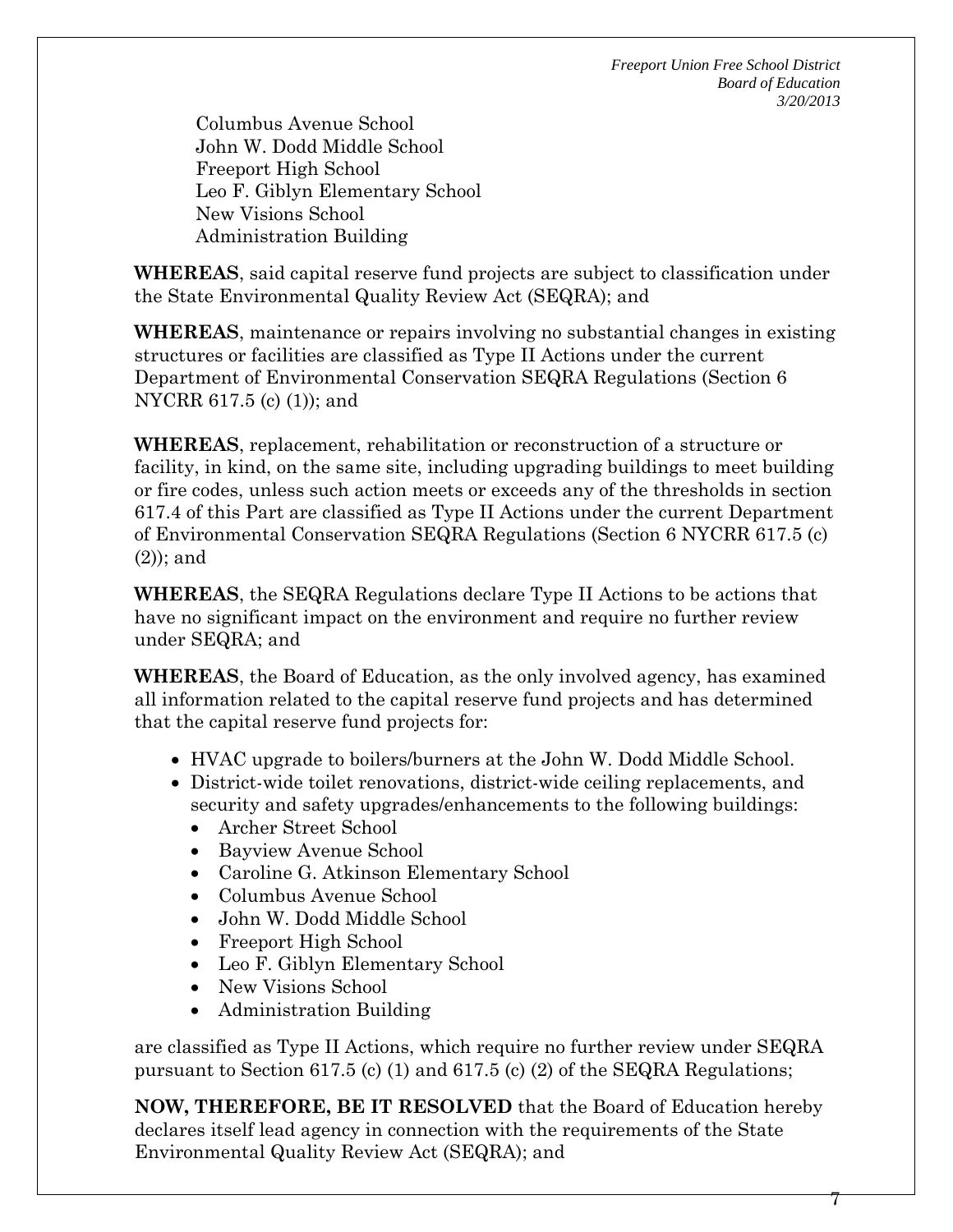**BE IT FURTHER RESOLVED**, that the Board of Education hereby shall forward an official copy of this Resolution to the New York State Education Department together with a copy of the Memorandum of Agreement between the New York State Education Department (SED) and the New York State Office of Parks, Recreation and Historic Preservation (OPRHP) in connection with its request for approval of the above-described projects from the New York State Education Department.

The motion carried unanimously**.** The vote was; Ellerbe, Lancaster, Miller, Mulé and Pomerico.

On a motion by Mr. Miller and a second by Ms. Lancaster the following item was approved:

# **Approval of a Proposition to Use Capital Reserve Funds**

**BE IT RESOLVED,** that the Board of Education of the Freeport Union Free School District, hereby authorizes the following proposition to be submitted to the voters of the Freeport Union Free School District on May 21, 2013:

The Board of Education of the Freeport Union Free School District is hereby authorized to expend the sum of \$1,300,000 representing monies from the capital reserve fund established in March 2009 for the following purposes:

HVAC upgrade/replacement of Boilers/Burners at the J. W. Dodd Middle School; Security and Safety upgrades and enhancements District-wide; Bathroom Renovations District-wide; Ceiling Tile Replacements District-wide, including all ancillary and incidental work required to be performed in connection with said projects.

Since the funds to be expended hereunder are from the Capital Reserve Fund, approval of this proposition will not require a tax levy upon the real property of the district.

The motion carried unanimously**.** The vote was; Ellerbe, Lancaster, Miller, Mulé and Pomerico.

On a motion by Mr. Ellerbe and a second by Mr. Pomerico the following item was approved:

### **Acceptance of a Scholarship – Brea Baker Give Back Scholarship**

**BE IT RESOLVED,** that the Board of Education of the Freeport Union Free School District hereby accepts with gratitude a scholarship to be known as the "Brea Baker Give Back Scholarship" in the amount of \$300. This scholarship will be awarded to a Senior who is in Select Choral, has excelled academically (a top 10 student) and will be attending a four year college in the fall of that school year. This scholarship is made possible by Brea Baker, Freeport High School alumni.

The motion carried unanimously**.** The vote was; Ellerbe, Lancaster, Miller, Mulé and Pomerico.

8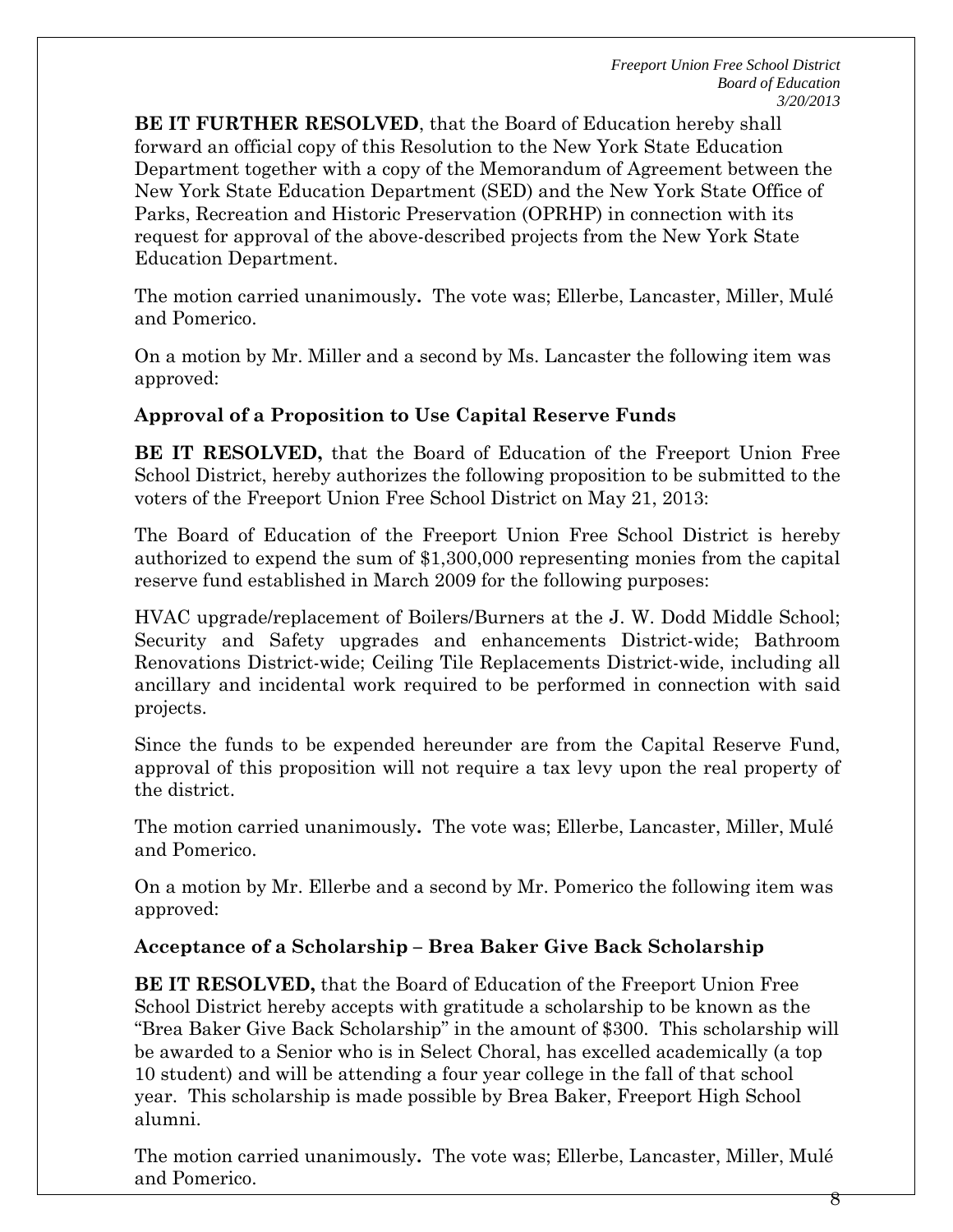On a motion by Mr. Pomerico and a second by Mr. Ellerbe the following item was approved:

### **Acceptance of a Scholarship – Gershow Recycling Environmental Conservation Scholarship**

**BE IT RESOLVED,** that the Board of Education of the Freeport Union Free School District hereby accepts with gratitude a scholarship to be known as the "Gershow Recycling Environmental Conservation Scholarship" in the amount of \$1,000. This scholarship will be awarded to a student pursuing a degree in either environmental science or engineering and is made possible by Gershow Recycling.

The motion carried unanimously**.** The vote was; Ellerbe, Lancaster, Miller, Mulé and Pomerico.

### **Questions from the Public**

The public was given the opportunity to address the Board of Education. Each speaker was allowed to address the Board for four minutes on any topic.

### A**djournment**

At 10:01 p.m., with no other business, on a motion by Mr. Ellerbe and seconded by Ms. Lancaster, the Board adjourned the meeting. The motion carried unanimously**.** 

The vote was; Ellerbe, Lancaster, Miller, Mulé and Pomerico.

Respectfully submitted,

 Mary R. Bediako, Ed. D. District Clerk